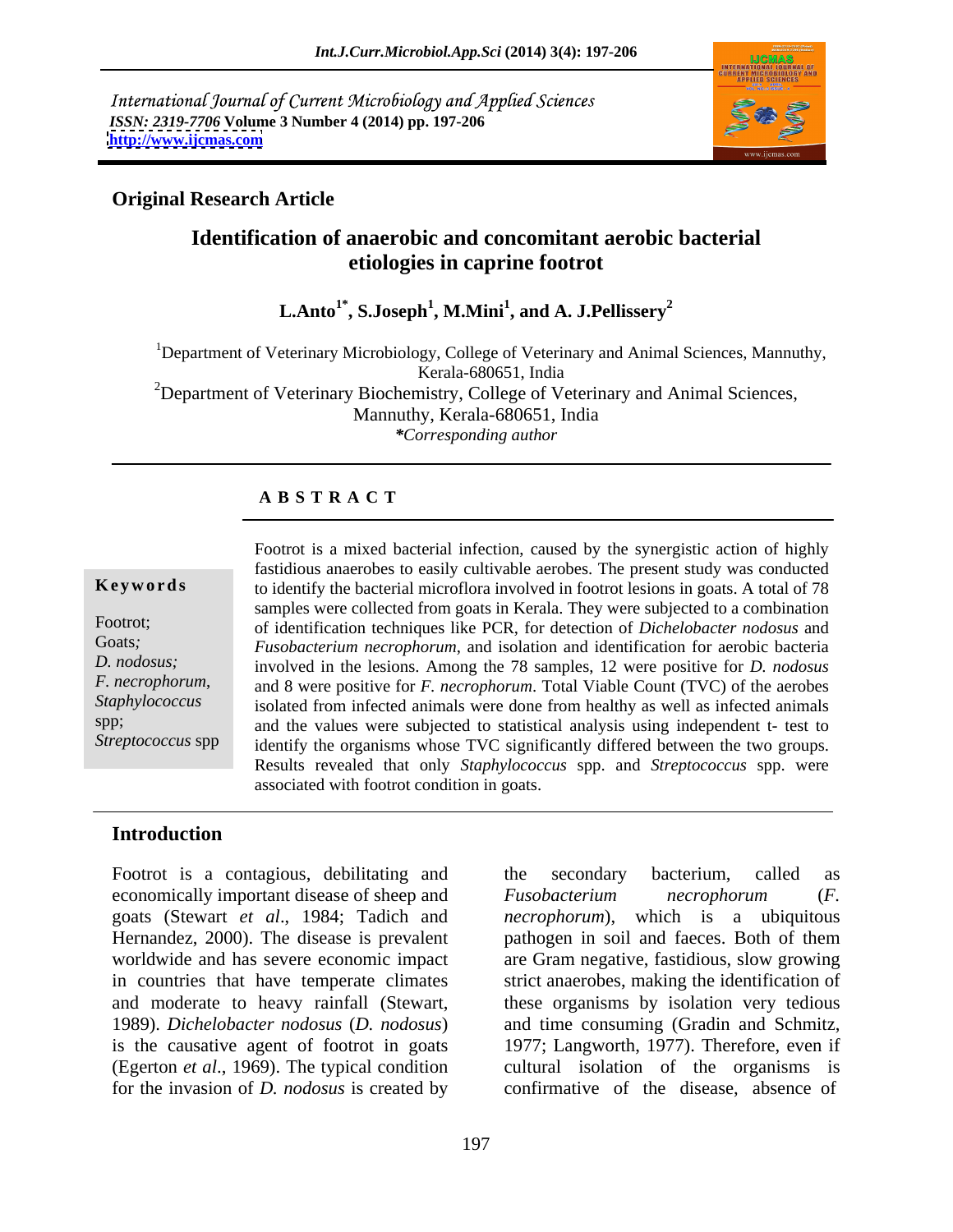growth of the bacteria in media cannot be central Kashmir in India (Rather et al., considered as negative. Thus, specific and sensitive detection methods employing molecular techniques are necessary for the The present study was conducted to detect easy and confirmative diagnosis of *D.* 

commonly seen in soil, skin, faeces and the surrounding environment cannot be neglected in development of footrot lesions in goats. Aerobic bacteria such as *Staphylococcus* spp*.*, *Streptococcus* spp., and identification was used for the *Escherichia coli* and *Archanobacterium*  detection of easily cultivable aerobes. PCR *pyogenes* (*A. pyogenes*) can also be involved in footrot (Hudson,1982; primer pairs were found to be very specific Teshale, 2005). Even though these bacteria for the detection of *D. nodosus* and *F.*  cannot initiate footrot, they may increase *necrophorum* respectively (Bennett et al., the severity and incidence of the footrot 2009a; Hickford et al., 2010; La Fontaine lesion caused by *D. nodosus* and *F. necrophorum* (Currin *et al*., 2009). Thus, the organisms responsible for footrot may of the commensal aerobes seen in soil, range from easily cultivable ones to highly faeces and skin as footrot pathogen, fastidious organisms. Therefore, a combination of cultural identification along with molecular techniques like PCR (TVC) of those aerobes from healthy and should be employed for a comprehensive, infected animals were studied. They were sensitive and specific detection of compared using independent t- test to organisms associated with foot lesions in goats. aerobes with footrot lesion.

A very few footrot cases have been reported from the Southern states of India. The only reported incidence of footrot from Kerala is by Thomas and coworkers **genomic DNA** in 2011*.* Graham and Egerton (1968) and Stewart *et al* (1984) reported the A total of 78 samples were collected from importance of a warm and wet weather for naturally infected goats having foot lesions disease outbreaks. Kerala has a wet and and lameness in Kerala. The exudates maritime tropical climate influenced by from the lesions were collected using the seasonal heavy rains of the southwest sterile cotton swabs in duplicates. summer monsoon and northeast winter Genomic DNA was extracted from all the monsoon, which is very congenial for foorot outbreak. Overall economic impact of footrot was estimated to the tune of 0.3 million dollar annually to sheep farming in

central Kashmir in India (Rather *et al*., 2011).

*nodosus* and *F. necrophorum*.<br>
The role of other aerobic bacteria<br>
The role of other aerobic bacteria the aerobic and anaerobic bacterial pathogens involved in footrot lesions in goats in Kerala.

> Molecular technique employing PCR was used for the detection of *D. nodosus* and *F. necrophorum,* while cultural isolation using species specific 16 S rRNA and *lkt*A *necrophorum* respectively (Bennett *et al*., 2009a; Hickford *et al*., 2010; La Fontaine *et al*., 1993; Moore *et al*., 2005 and Zhou *et al*., 2009) To avoid the false detection faeces and skin as footrot pathogen,<br>isolation of the aerobes from footrot lesions were done and Total Viable Count confirm the association of the tested

# **Materials and Methods**

## **Collection of samples and extraction of genomic DNA**

A total of 78 samples were collected from sterile cotton swabs in duplicates. Genomic DNA was extracted from all the 78 samples using crude method (Wani *et al.,* 2007)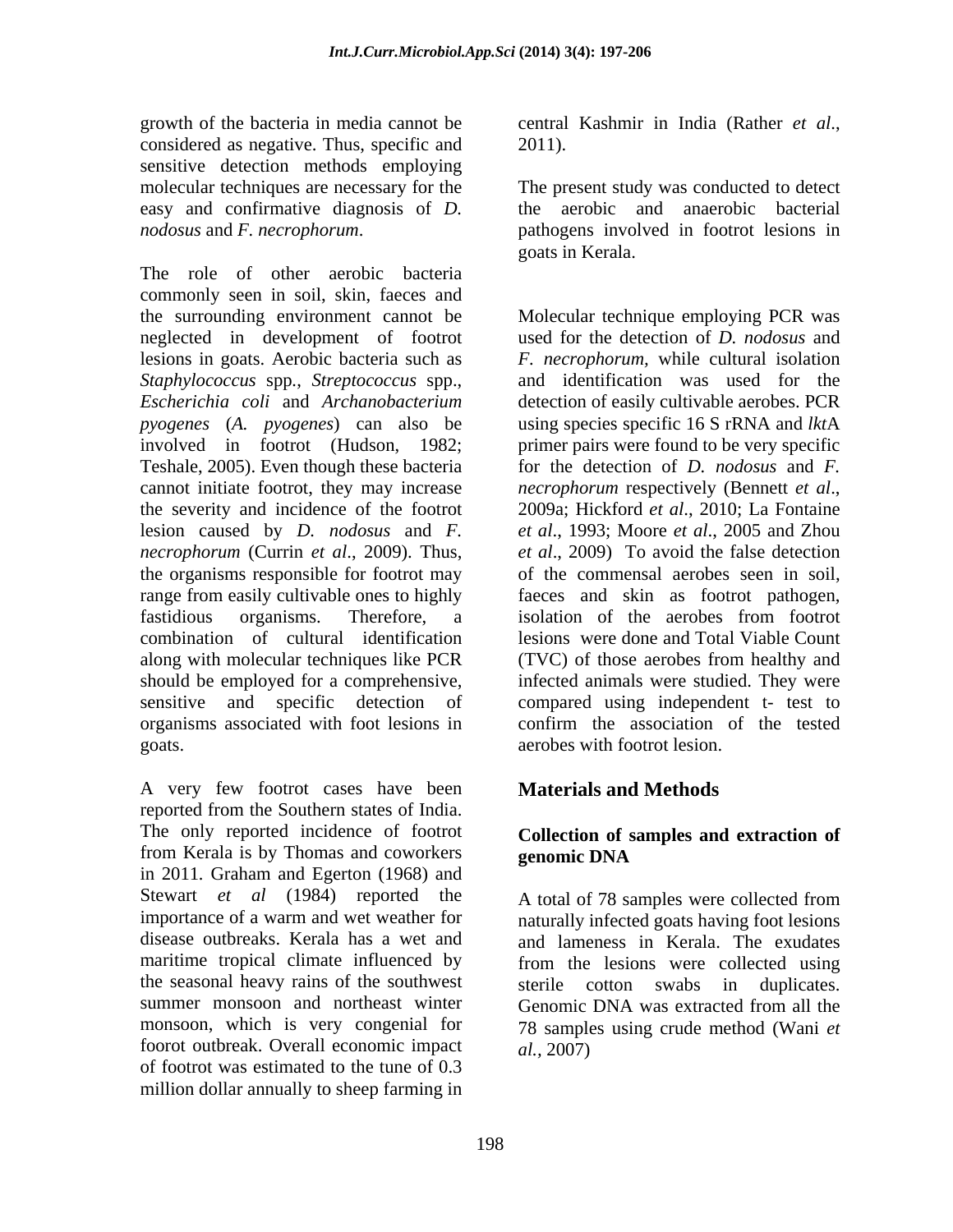out by using species specific 16S rRNA primer pairs,

5'TCGGTACCGAGTATTTCTACCCAA CACCT3' (reverse) (La Fontaine *et al.*, The PCR products were subjected to 1993). The PCR amplifications were agarose gel electrophoresis and the gels performed in 25 µl volumes. The final concentration contained 2 µl of template, illumination (Hoefer, USA) and 2.5 µl of 10X *Taq* buffer (10 mM Tris- HCl (pH 9.0), 50mM KCl, 15mM MgCl), system (Bio-rad laboratories, USA). 25 pM each of forward and reverse primers, 200 µM of each Purified PCR products of the 16S rRNA deoxyribonucleotide triphosphate and 1 IU gene of *D. nodosus* and *lkt*A gene of *F. Taq* DNA polymerase. The amplification consisted of an initial denaturing step of sequences of each PCR products were 94<sup>o</sup>C for 10 min, followed by 35 cycles of subjected to sequence similarity search 94°C for 1 min, 58°C for 30 s and 72°C using Basic Local Alignment Search Tool for 30 s, with a final extension step at (BLAST) provided by the National Centre 72°C for 5 min, in a thermal cycler (Eppendorf). A negative control without template DNA was included for each reaction. **Isolation of aerobic bacteria**

by PCR amplification of leukotoxin A 37°C for 24-48 hours. Following concentration contained  $2 \mu l$  of template MgCl ), 25 pM of each primer, 200 µM of each deoxy- ribonucleotide triphosphate and 1 IU *Taq* DNA polymerase. Thermal profile for amplification of *lkt*A gene Two groups of goatswere selected for consisted of denaturation at 94°C for 2 assessing the TVC of the bacteria. First min followed by 35 cycles of 94°C for 30 group comprised of seven healthy animals,

**PCR detection of** *D. nodosus* s, 58°C for 40 s and 72°C for 30 s, with a PCR detection of *D. nodosus* was carried negative control without template DNA final extension step at 72°C for 10 min. A was included for each reaction.

### 5'CGGGGTTATGTAGCTTGC3' **Analysis and sequencing of PCR** (forward) and **products products**

The PCR products were subjected to agarose gel electrophoresis and the gels were visualized under ultraviolet illumination (Hoefer, USA) and photographed using gel- documentation system (Bio-rad laboratories, USA).

Purified PCR products of the 16S rRNA *necrophorum* were sequenced. The for Biotechnology Information (NCBI) and were submitted to GenBank.

**PCR detection of** *F. necrophorum* Hoof swabs from all the 78 samples were *Fusobacterium necrophorum* was detected (BHIA). The plates were incubated at (*lkt*A) gene using primers incubation, all colonies were stained and 5'AATCGGAGTAGTAGGTTCTG-3' pure colonies were subcultured on to new (Forward) and 5'CTTTGGTAACTG sterile BHIA plates. The bacterial isolates CCACTGC3' (Reverse) (Zhou *et al.*, were identified based on the 2009). The PCR amplifications were morphological, cultural and biochemical performed in 25 µl volumes. The final characteristics (Barrow and Feltham, DNA, 2.5 µl of 10 X *Taq* buffer (10 mM Tris-HCl (pH 9.0), 50 mM KCl, 15 mM infected animals. inoculated on Brain Heart Infusion Agar 37°C for 24-48 hours. Following were identified based on the morphological, cultural and biochemical 1993). The TVC of the isolated species of bacteria were attempted from healthy and infected animals.

### **Total Viable Count**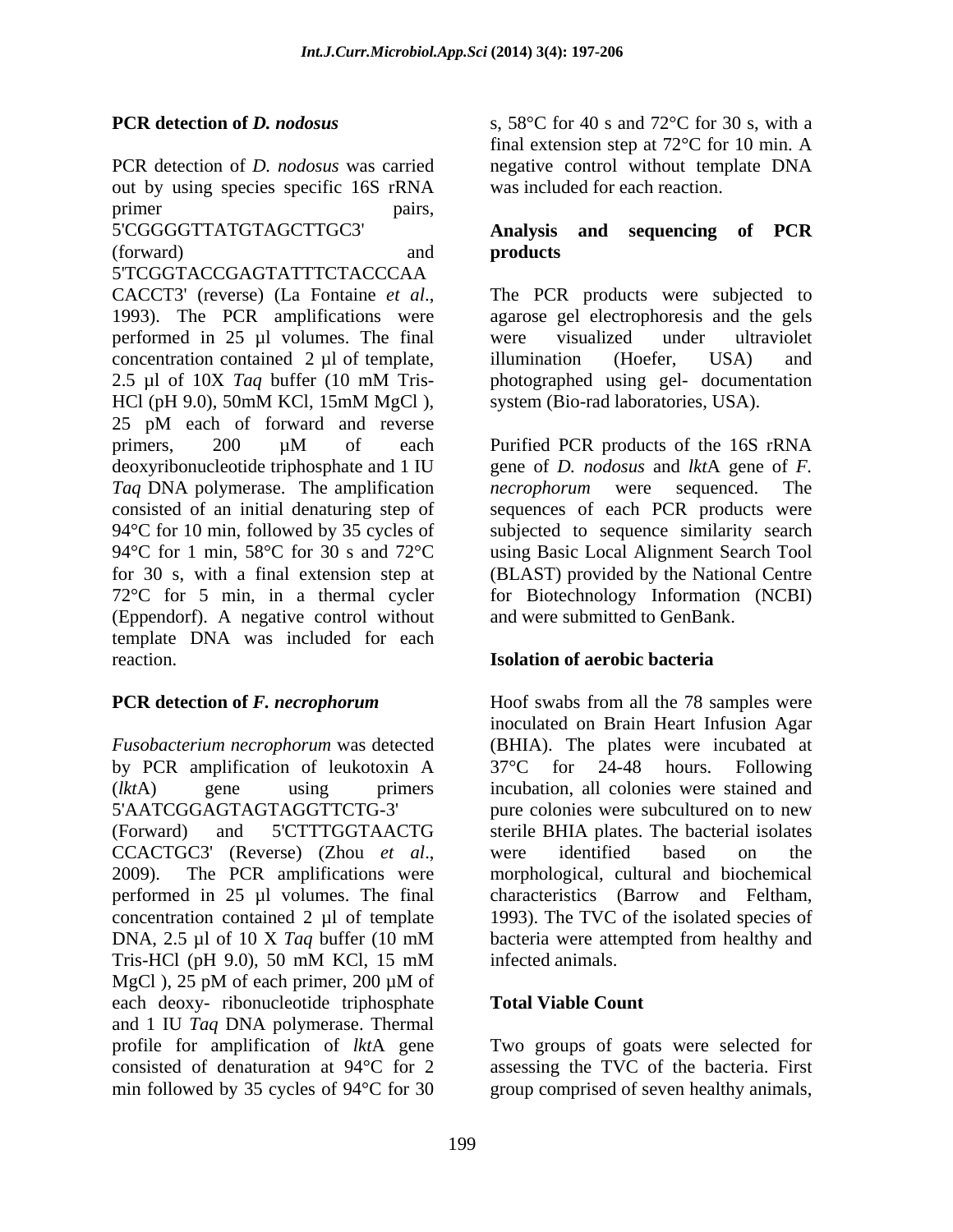aged between 4 and 6 years and were housed in a single pen. For the second of E. coli, Staphylococcus spp., group, 7 infected animals housed in two Streptococcus spp. and Corynebacterium adjacent pens, aged between 4 and 6 years were selected.

Hoof wash of all the 7 animals from both significant difference of TVC between groups were collected using 100 ml of healthy and infected groups by statistical sterile Phosphate Buffered Saline (PBS). 1 ml of the collected hoof wash was serially diluted up to  $10^{-5}$  using sterile PBS. To using sterile PBS. To determine TVCs of *E. coli,* **Pathogenicity testing of the isolates**  *Staphylococcus* spp*, Streptococcus* spp. *and Corynebacterium* spp., 1 ml of each dilution was plated on Eosin Methylene *Staphylococcus* spp. and *Streptococcus* Blue agar (Okonko *et al.*, 2008), Baird- spp. containing approximately  $3 \times 10^8$ Parker agar (Ruben and Fairoze, 2011), organisms/ml was inoculated (0.1 ml) KF streptococcal agar (Nanu *et al*., 2007), intra-peritoneally to 6 Swiss albino mice and Cystine-Tellurite blood agar plates, respectively using spread plate method. The plates were incubated at 37<sup>o</sup>C for 24 hours. The isolates obtained on the plates days post inoculation for the development were identified based on established conventional cultural and morphological characters (Buchman and Gibbons, 1974). **Results and Discussion** Total number of bacterial colonies of each species for different dilutions were Among the 78 samples screened, 12 were counted separately. The plate which positive for *D. nodosus and* 8 were showed 30 - 300 colonies of each species positive for *F. necrophorum* which were were selected for calculating the dilution confirmed by the presence of a 783 base

### **Statistical analysis**

TVC of each species of bacteria/milliliter

is significant difference between the TVC of *E. coli, Staphylococcus* spp.*, Streptococcus* spp. *and Corynebacterium* spp*.* between these two groups.

The bacterial species which showed analysis were only attempted for identification upto species level.

 $^{\circ}$ C for 24 (pH 7.4). All the mice were observed for 7 An 18h broth culture of the 8 each. 2 mice were kept as control which were mock inoculated with sterile PBS of symptoms or lesions.

# **Results and Discussion**

factor. pairs (bp) and 404 bp amplicon, The formula for calculating TVC is as during agarose gel electrophoresis. In the follows: negative controls, amplification product TVC of bacteria / milliliter of the hoof representative samples are shown in figure wash = number of colonies  $\times$  dilution 1 and figure 2. Of the 8 positive cases of factor *F. necrophorum*, 7 were found to have respectively in the amplified product was not detected. Result of the concomitant infection with *D. nodosus.*

of the hoof wash of the healthy animals alone or as mixed infection showed (control group) were compared with symptoms ranged from lameness to infected (treatment group) using separation of horn with foul smelling independent t- test, to check whether there necrotic exudate. It was observed that onlyThe animals from which *D. nodosus* and *F. necrophorum* could be detected either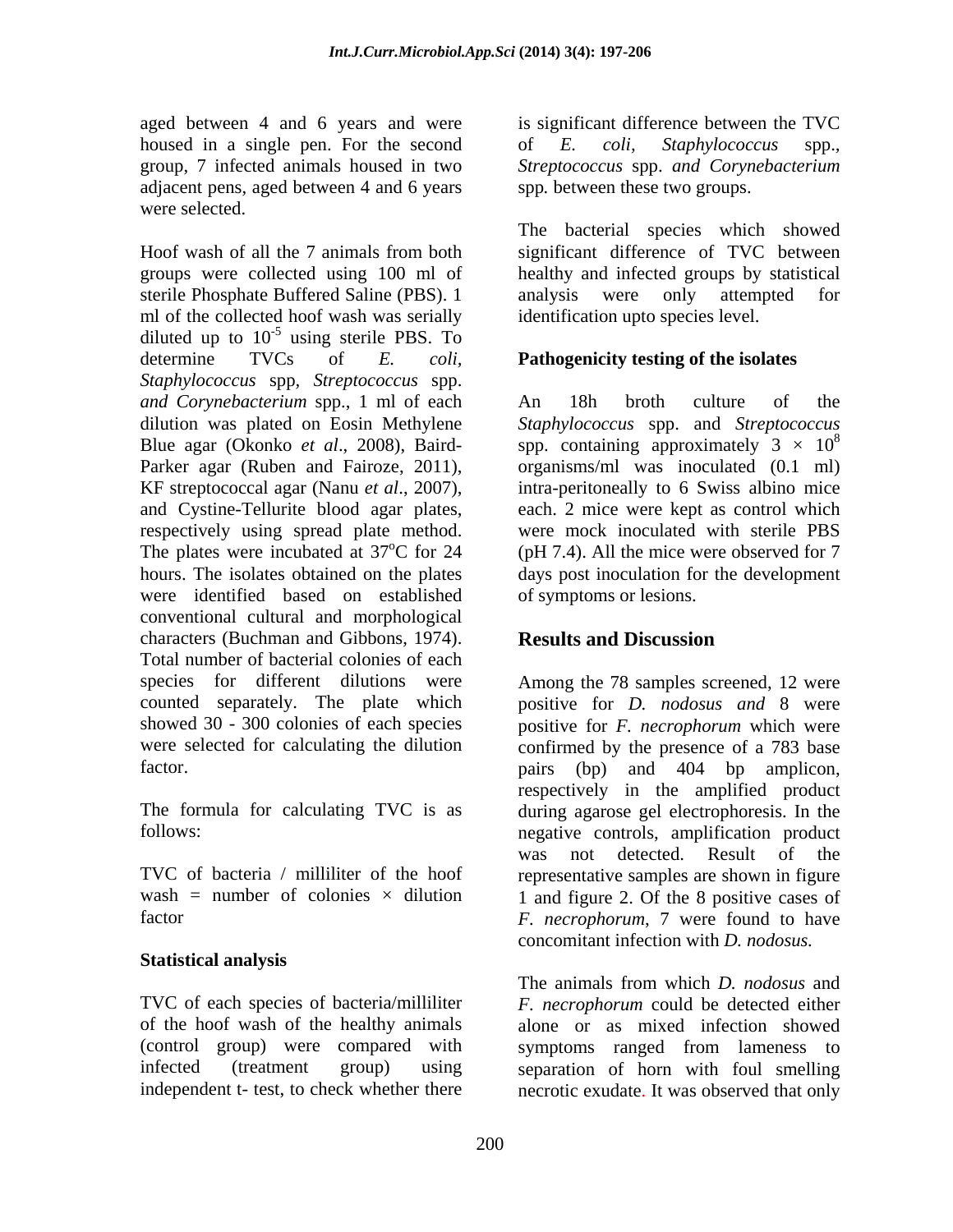The nucleotide sequence of 16S rRNA and among the 21 isolates of staphylococci, 9 *lkt*A amplicons obtained after sequencing revealed 98% and 97% identity with *D. nodosus* and *F. necrophorum* nucleotide *epidermidis.* All the *Streptococcus* spp. databases, respectively and thus proving isolated were S. pyogenes. the specificity of primers*.* The obtained sequences were submitted to GenBank to Solates were found to be Sequences were submitted to GenBank to Solates were found to be get the accession numbers **JX648295** for *Fusobacterium necrophorum* LktA (*lkt*A) development of symptoms or death even gene and **JX648293** for *Dichelobacter nodosus* 16S ribosomal RNA gene.

The first stage and second stage F.necrophorum biochemical characterization of the aerobes isolated from the footrot lesions In the present study, out of the 78 samples revealed the presence of *Staphylococcus* spp., *Streptococcus* spp., *Corynebacterium* spp. and *E. coli.* Therefore, TVC of these 4 species of bacteria was attempted from confirmed by the presence of an amplicon the healthy and infected group of goats to having size of 783 bp in the obtain values as shown in Table 1. Statistical analysis of the obtained data of each species of bacteria using independent t- test revealed that there is no significant variation in the TVC of *Corynebacterium* spp. and *E. coli* between the treatment (infected) and control (healthy) group (Table 2). However, there existed previou significant variation in the TVC of *Staphylococcus* spp*.* and *Streptococcus* spp. between the 2 groups. Therefore, it was inferred that the number of *Staphylococcus* spp. and *Streptococcus* spp. were significantly high in the hoof of goats affected with hoof lesions than the  $(2010)$  and Quinn et al  $(2002)$ , further goats with healthy hooves. Hence, the studies have to be conducted to confirm goats with healthy hooves. Hence, the species level characterization of these organisms was carried out.

21 isolates of staphylococci and 5 isolates

adult animals above four years of age were 12 positive cases of footrot. No bacteria affected with footrot. Around 90% of the could be isolated from the foot lesion of cases were reported during the months of animal (animal no. CC 141) in which only October to December and June. *F. necrophorum* could be detected. Third could be isolated from the foot lesion of stage biochemical reactions revealed that were *S. hyicus*, 6 were *S. intermedius*, 5 were *S. aureus* and the rest was *S.* 

isolated were *S. pyogenes*.<br>None of the isolates were found to be pathogenic to mice, since there was no after seven days post inoculation

### **PCR detection of** *D. nodosus* **and**  *F.necrophorum*

In the present study, out of the 78 samples examined, 12 gave positive result for *D. nodosus* using the 16S rRNA species specific primer pair. Positive samples were confirmed by the presence of an amplicon having size of 783 bp in the electrophoresed gel viewed under UV transilluminator. This result was in accordance with Hussain *et al* (2009), La Fontaine *et al* (1993), Moore *et al* (2005), Taku *et al* (2010) and Wani *et al* (2007). Similar results were also reported by Thomas *et al* (2011), which is the only previous reported case of footrot from Kerala.

It was observed that only adult animals above four years of age were affected with footrot infection. Even though similar observations were stated by Kaler et al (2010) and Quinn et al (2002), further studies have to be conducted to confirm the positive relationship between age and susceptibility to footrot in goats.

of streptococcus were obtained from the during the months of October to December Around 90% of the cases were reported during the months of October to December and June during which North East and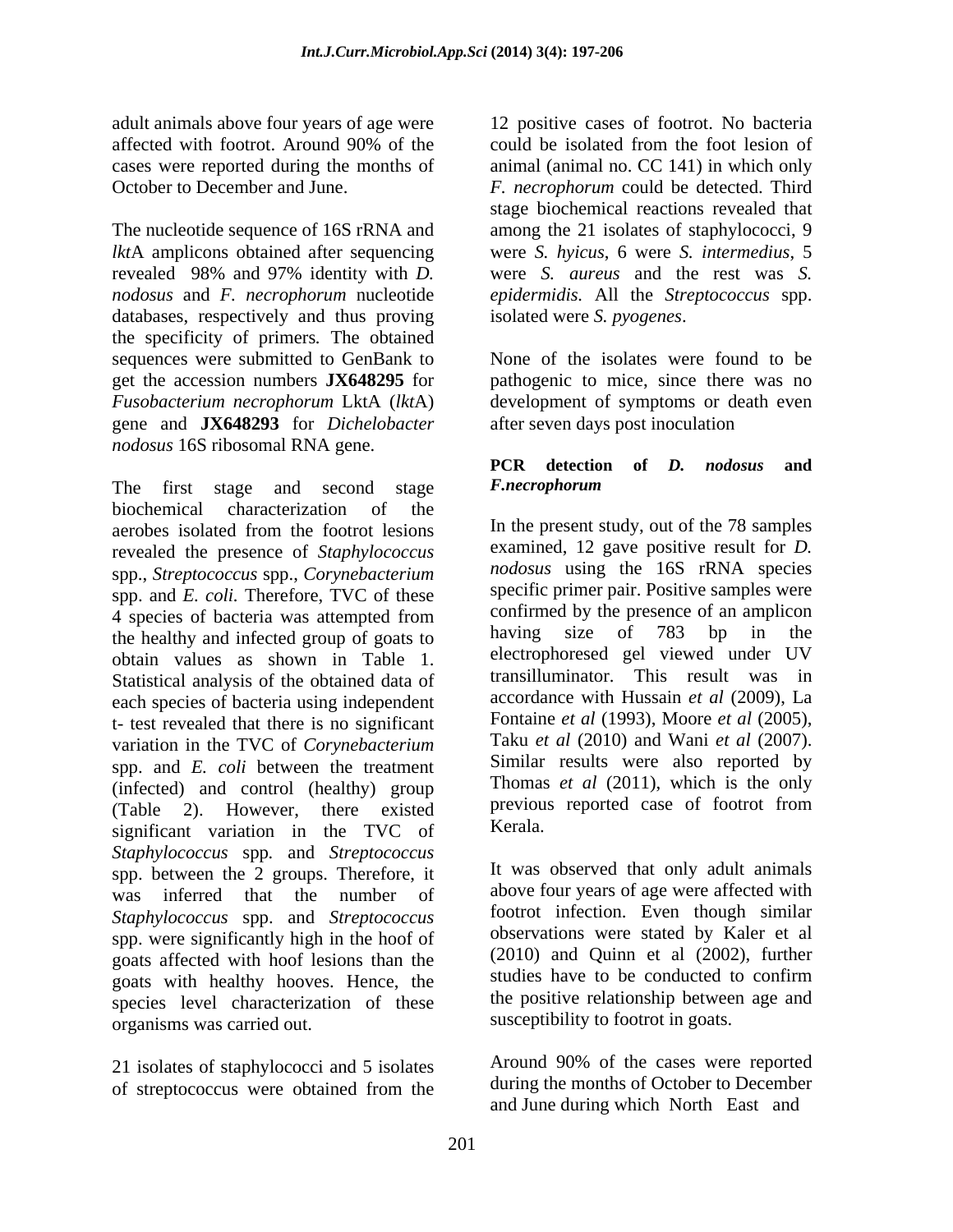| An              |                         | TVC of                  |                | TVC of                             |                               | TVC of          |                   |                |
|-----------------|-------------------------|-------------------------|----------------|------------------------------------|-------------------------------|-----------------|-------------------|----------------|
| im              |                         | Staphylococcus          |                | <b>Streptococcus</b>               |                               | Corynebacterium |                   | TVC of E. coli |
| al              |                         | spp.                    | spp.           |                                    |                               | spp.            |                   |                |
| $\rm No$        |                         |                         |                |                                    |                               |                 |                   |                |
| $\cdot$         | $_{\rm althy}$<br>- fie | ed<br>⊷<br>ు<br>$Inf$ e | althy<br>E     | $\mathbf{B}$<br>$\circ$<br>$Inf$ e | $\mathop{\mathrm{atdy}}$<br>丘 | ರ               | $1{\rm thy}$<br>⋍ | ਜ਼             |
|                 |                         |                         |                |                                    |                               |                 |                   |                |
|                 |                         | 32000 290000            | 3200           | 41000                              | 73000                         | 500000          | 310               | 600000         |
|                 |                         |                         |                |                                    |                               |                 |                   |                |
| 2               |                         | 15000 320000            | 4000           | 55000                              | 88000                         | 540000          | 800               | 300            |
|                 |                         |                         |                |                                    |                               |                 |                   |                |
|                 |                         |                         |                |                                    |                               |                 |                   |                |
| 3               | 60000                   | 120000                  | $\overline{0}$ | 50000                              | $\overline{0}$                | 80000           | 720               | $\overline{0}$ |
|                 |                         |                         |                |                                    |                               |                 |                   |                |
|                 |                         |                         |                |                                    |                               |                 | $\overline{0}$    |                |
| $\overline{4}$  |                         | 50000 690000            | 700            | 80000                              | 63000                         | $\overline{0}$  |                   | 1100           |
|                 |                         |                         |                |                                    |                               |                 |                   |                |
| $5\overline{)}$ |                         | 19000 770000            | 4500           | 73000                              | 59000                         | 55000           | $\overline{0}$    | $\overline{0}$ |
|                 |                         |                         |                |                                    |                               |                 |                   |                |
|                 |                         |                         |                |                                    |                               |                 |                   |                |
| 6               | 62000                   | 80000                   | 2100           | 66000                              | $\overline{0}$                | $\vert 0 \vert$ | 300               | 420000         |
|                 |                         |                         |                |                                    |                               |                 |                   |                |
| $\overline{7}$  | $\boldsymbol{0}$        | 970000                  | $\theta$       | 42000                              | 44000                         | $\bf{0}$        | 580               | 300000         |
|                 |                         |                         |                |                                    |                               |                 |                   |                |

**Table.1** TVC of *Staphylococcus* spp.*, Streptococcus* spp*., Corynebacterium* spp*.* and *E. coli* in healthy and infected animals

| Table.<br>s of <i>Staphylococcus spp., Streptococcus spp.,</i> (<br>$^{\prime}$ orynebacterium spp. and $L$ .<br>-Nean val<br>™ valuu.<br>. V. VI |
|---------------------------------------------------------------------------------------------------------------------------------------------------|
| and infected groups.<br><i>coli</i> of healthy                                                                                                    |

| Bacterial species                                                                                               | Control<br>(Mean $\pm$<br>SE) | Treatment<br>(Mean $\pm$ SE)       | t-value          |
|-----------------------------------------------------------------------------------------------------------------|-------------------------------|------------------------------------|------------------|
| Staphylococcus<br>spp.                                                                                          |                               | $3.89 \pm 0.65$   $5.52 \pm 0.156$ | $0.032*$         |
| Streptococcus spp. 7                                                                                            |                               | $2.42 \pm 0.63$   $4.75 \pm 0.04$  | $0.010*$         |
| Corynebacterium<br>spp.                                                                                         | $3.43 \pm 0.89$               | $3.01 \pm 1.07$                    | $0.768^{\rm NS}$ |
| E.coli<br>N= number of animals, SE= Standard Error, $\frac{1}{2}p \leq 0.05$ (Significant), NS= Not Significant | $1.83 \pm 0.49$               | $3.17 \pm 0.96$                    | $0.263^{NS}$     |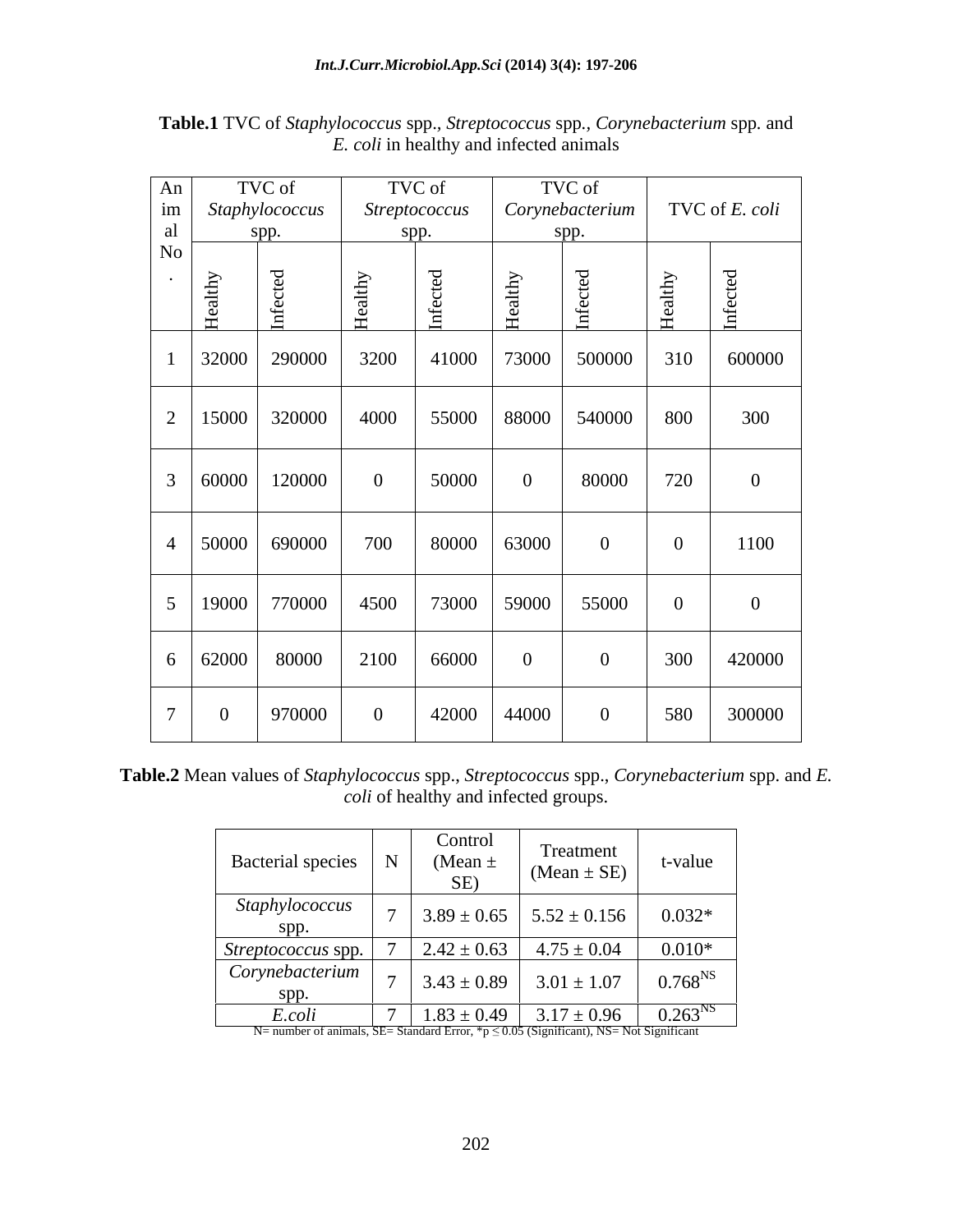



**Fig. 2** PCR amplification of *lkt*A gene of *F. necrophorum.* Lane 1, 2 and 4: positive samples; Lane 3: negative sample; Lane 5: negative control

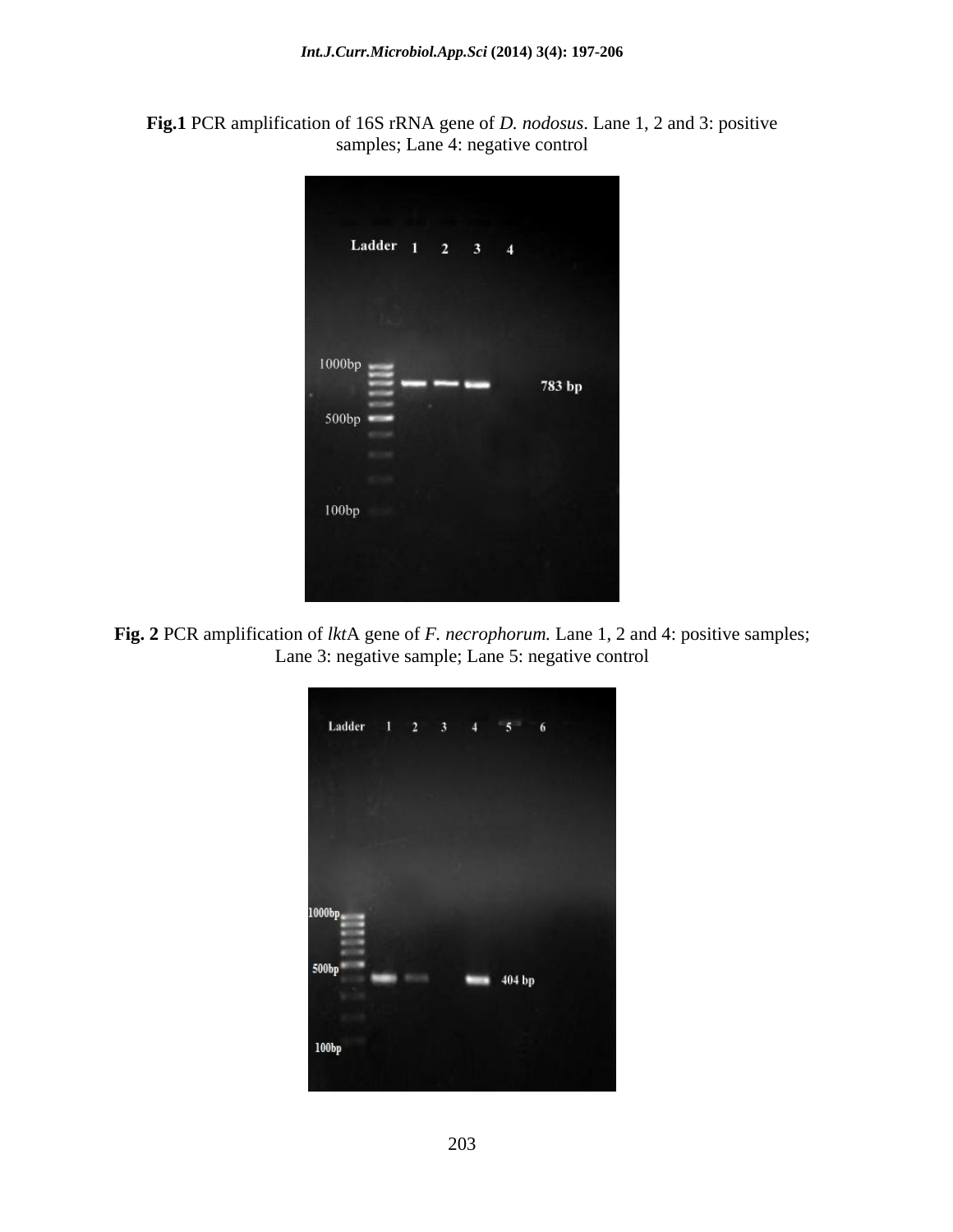South West monsoons hits Kerala. The reason may be due to the wet and humid climate during the monsoon season that<br>readers the intendicitel claim of the enimely and second stage and second stage renders the interdigital skin of the animal<br>identification of the bacteria isolated from constantly wet and soft that in turn make a congenial environment for the organisms to enter and elicit infection. Similar observations were reported by Graham and Egerton (1968) and Stewart et al (1984), weather for disease outbreaks and an environmental temperature constantly above 10°C were key predisposing factors for the natural transmission of footrot.

Among the 78 samples screened, 8 were demonstrated to have *F. necrophorum* by *lkt*A PCR and seven of which were found to have concomitant infection with *D. nodosus*. These findings are in agreement with, Bennett *et al* (2009b), Hickford *et al* (2010) and Zhou *et al* (2009) who could detect the presence *F. necrophorum* in the hooves of lame cattle, sheep and goats by amplification of the *lkt*A gene. Zhou and coworkers (2009) observed that of the 29 samples screened, all were positive for *D. nodosus* whereas 27 cases had a mixed infection with *F. necrophorum.* A similar observation has been made in the present study also, in which about 58% of the clinical footrot cases were caused by mixed infection of both *D. nodosus* and *F. necrophorum.* Hickford *et al* (2010) <sup>1001101</sup> *1001101. I ruepereita pyogenes*, which was *necrophorum*. **6** formerly known as *Arcanobacterium* reported the presence of *F. necrophorum* in a greater proportion of cases than *D. nodosus* in New Zealand dairy cattle.

Also in the present study 1 clinical sample Similar findings were reported in a study conducted by Bennet *et al* (2009a). They observed the presence of only *F*. <sup>of *Sinaphylococcus hyteus*, *S. mermeatus*, *s. of sinaphylococcus hyteus*, *S. epidermidis* and</sup> from animals having symptomatic footrot. Streptococcus pyogenes obtained from

## **Identification of aerobic bacteria associated with footrot**

wherein the importance of a warm and wet  $\frac{4}{5}$  species of bacteria were only attempted had the presence of only *F. necrophorum*,<br>without the presence of *D. nodosus.* pathogenicity testing of *Staphylococcus necrophorum* in 5% of samples collected by antens, by equational and  $\sigma$ The first stage and second stage identification of the bacteria isolated from the hoof swab of the footrot lesion revealed the presence of *Staphylococcus* spp., *Streptococcus* spp., *Corynebacterium* spp. and *E. coli*. Therefore, TVC of these 4 species of bacteria were only attempted from healthy and infected animals. Statistical analysis revealed that, there was no significant variation in the TVC of *E. coli* and *Corynebacterium* spp. between the control and treatment group. So it was concluded that, *Staphylococcus* spp. and *Streptococcus* spp. are the only aerobic bacteria that are significantly associated with footrot lesions in goats. The results obtained are in accordance with Hudson (1982) and Teshale (2005) who could successfully isolate staphylococci and streptococci from animals with footrot. Similar finding was also been made by Calvo-Bado *et al* (2011) who reported the association of *Staphylococcus* spp. with virulent footrot in sheep. The present study emphasizes the importance of commensal aerobes, in the development of footrot lesions in goats. The significantly high number of *Staphylococcus* spp. and *Streptococcus* spp. in footrot lesions positively indicates their association in footrot. *Trueperella pyogenes,* which was formerly known as *Arcanobacterium pyogenes* (*A. pyogenes*) was not identified from any of the samples, even though Santiago *et al* (2004) and Quinn *et al* (2002) reported the association of *A. pyogenes* with footrot. With regard to the pathogenicity testing of *Staphylococcus* and *Streptococcus* isolates, mice did not succumb to the intraperitoneal injections of *Sthaphylococcus hyicus, S. intermedius, S. aureus, S. epidermidis* and *Streptococcus pyogenes* obtained from clinical footrot lesions. This can be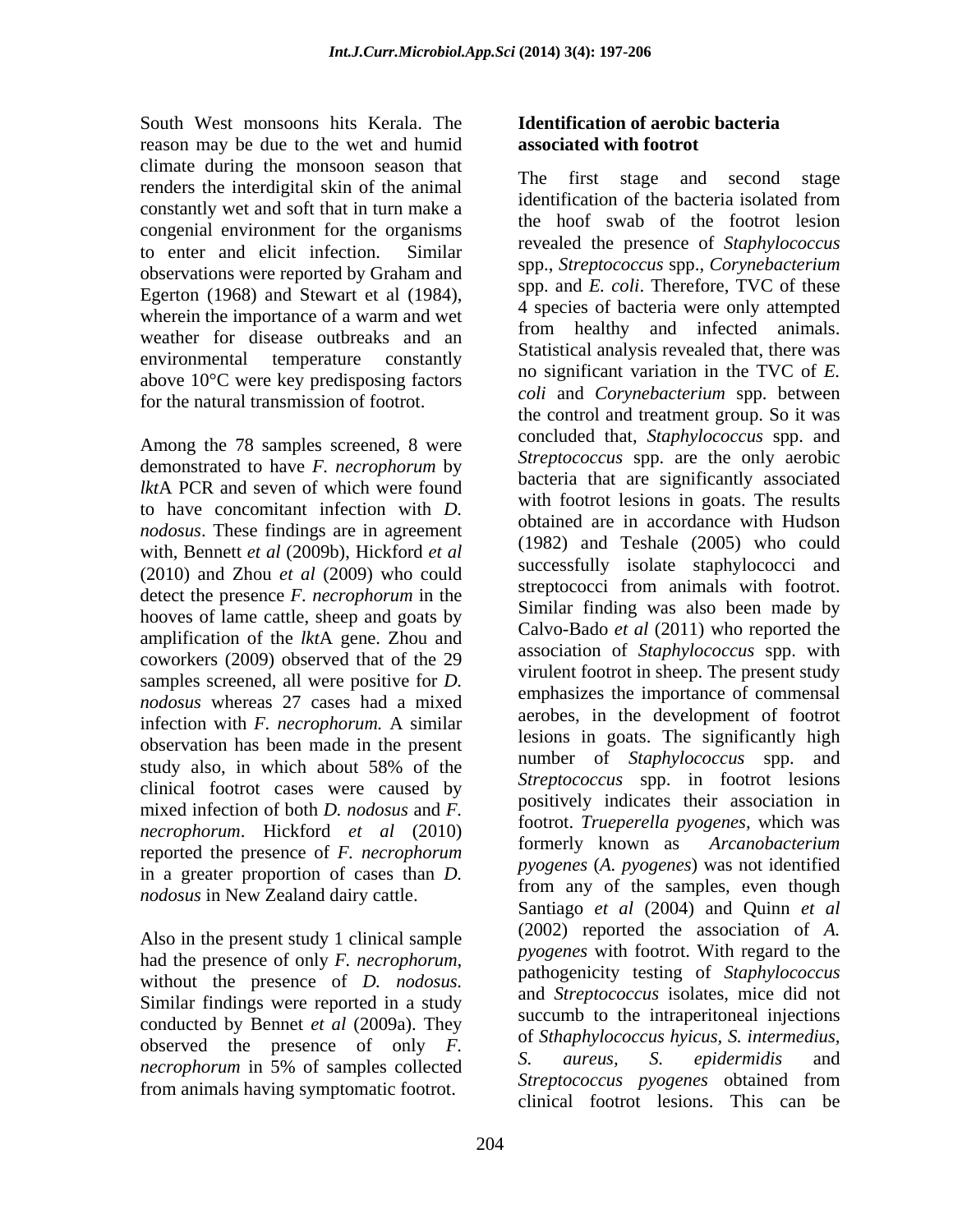attributed as the incapability of less pathogenic strains to elicit a systemic infection. But they may be capable to elicit Buchman, R.E. Gibbons, N.C. 1974. or aggravate a local infection in the hoof of goats. So the association of these aerobes with footrot lesions cannot be neglected only due to their incapability to cause systemic infection in mice, because they were frequently isolated with Hassan, A., substantially high numbers from all the footrot samples collected. This could be due to the augmentation of their growth in the congenial environment provided by the coexisting bacterial agents ensuing in the foot lesions or necrotic conditions. Detailed studies have to be conducted to <br>Publication 400-310. Virginia know the actual role of aerobic commensal cooperative extension. Blacksburg, bacteria in footrot virginia burgh as the inequality of loss Facility No. 140. Council of Scientific<br>scattering the spin state of the spin state of the spin state of the spin state of the spin state of the spin state of the spin state of the spin sta

The authors are grateful to Kerala Veterinary and Animal Sciences  $\frac{6a}{207.216}$ University for providing all the necessary  $207-216$ <br>Constitution of the necessary  $G_{\text{tot}}$  and  $T_{\text{tot}}$ facilities and financial support for the medium for isolation of Bacteroides conducting the research work.

- Barrow, G.I. and Feltham, R.K.A. 1993. Cowan And Steel's Manual for the J. 44, 235-240
- Bennett, G., Hickford, J., Sedcole, R., Zhou, epidemiology of footrot. Anaerobe.
- Bennett, G., Hickford, J., Zhou, H., Laporte,
- Beveridge, W.I.B. 1941. Footrot in sheep: a transmissible disease due to infection

and Industrial Research, Australia.

- Buchman, R.E. Gibbons, N.C. Bergey's Manual of Determinative Bacteriology. Eighth edn. Lippincott Williams and Wilkins, USA.
- Calvo-Bado, L.A., Oakley, B.B., Dowd, S.E., Green, L.E., Medley, G.F.,Ul- Hassan, A., Bateman, V., Gaze, L.,Grogono-Thomas, R.,Kaler, J., Russell, C.L., Wellington, E.M. 2011. Ovine pedomics: the first study of the ovine foot 16S rRNA-based microbiome. ISME. J. 5, 1426-1437
- Currin, J.F., Whittier, W.D., Currin, N. 2009. Foot Rot in Beef Cattle. Publication 400-310. Virginia cooperative extension. Blacksburg, Virginia
- **Acknowledgement 1969**. The aetiology and pathogenesis of Egerton, J.R., Roberts, D.S., Parsonson, I.M. ovine footrot- A histological study of the bacterial invasion. J. Comp. Pathol. 79, 207-216
	- Gradin, J.L., Schmitz, J.A. 1977. Selective medium for isolation of Bacteroides nodosus. J. Clin. Microbiol. 6, 298-302
- **References** Graham, N.P.H., Egerton, J.R. 1968. Pathogenesis of ovine footrot: the role of some environmental factors. Aust. Vet. J. 44, 235-240
	- Identification of Medical Bacteria. Third Hickford, J.G.H., Bennet, G.N, Zhou, H. edn. Cambridge University Press, 2010. The presence of Dichelobacter Cambridge, pp. 50-73 H. 2009a. Dichelobacter nodosus, of New Zealand. Proceedings of 4th Fusobacterium necrophorum and the Australasian Diary Science Symposium. 15,173-176 nodosus and Fusobacterium necrophorum on the claws of lame cattle Lincoln University, New Zealand. pp. 428-431
	- J., Gibbs, J. 2009b. Detection of Materials from University of Nebraska-Fusobacterium necrophorum and Lincoln Extension. Paper 6. Hudson, D. 1982. Footrot. Historical Materials from University of Nebraska- Lincoln Extension. Paper 6.
	- Dichelobacter nodosus in lame cattle on Hussain, I., Wani, S.A., Qureshi, S.D., dairy farms in New Zealand. Res. Vet. Farooq, S. 2009. Serological diversity Sci. 87, 413-415 and virulence determination of D. nodosus from footrot in India. Mol. Cell. Probe. 23,112-114
	- with Fusiformis nodosus (n. sp.); Studies Kaler, J., Medley, G.F., Grogono-Thomas, R., Wellington, E.M.H., Calv-Bado,